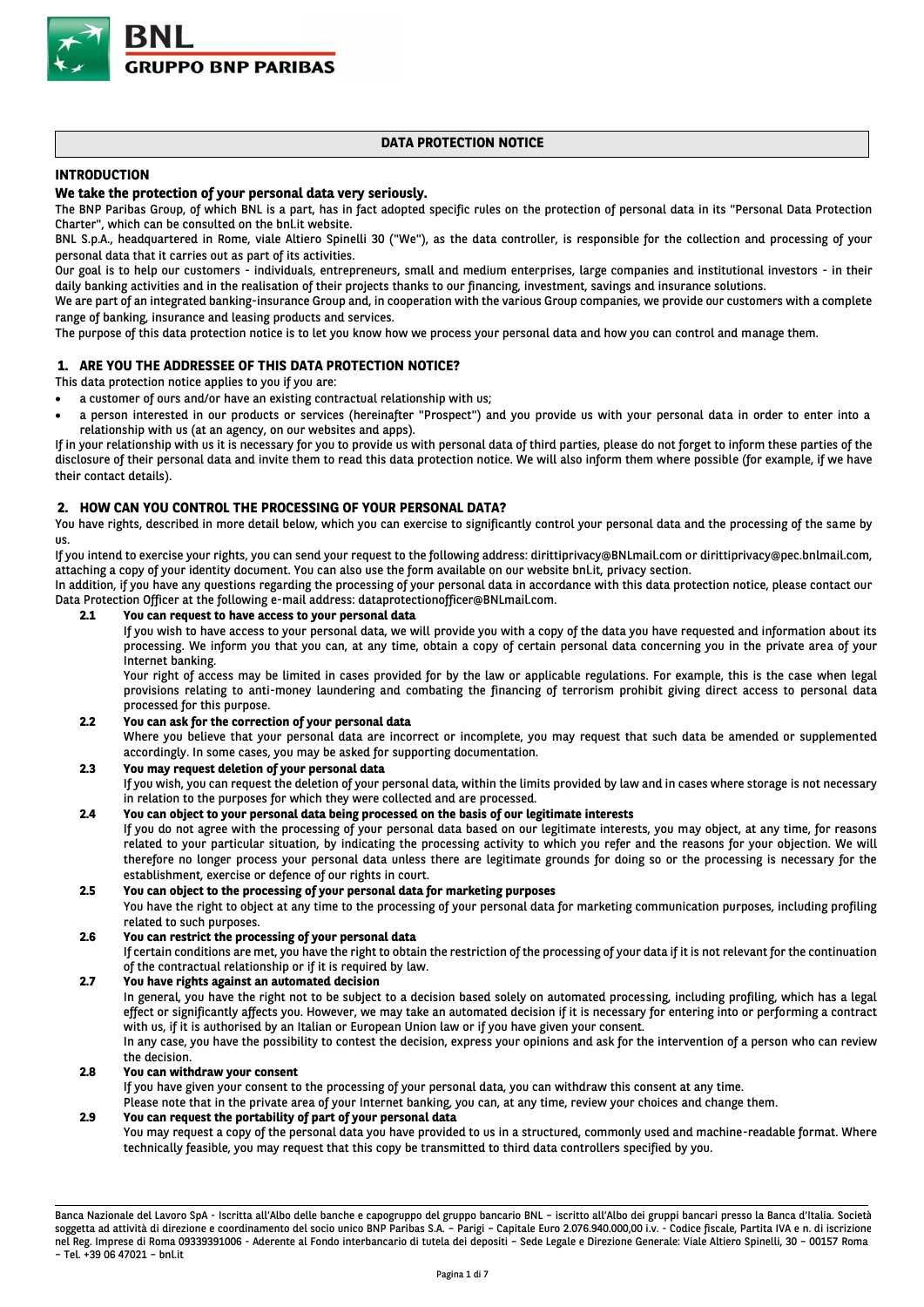

**2.10 How to lodge a complaint with the Data Protection Authority**

In addition to the rights mentioned above, you can lodge a complaint with the competent supervisory authority (which is usually the one in your place of residence); in Italy you should contact the Data Protection Authority.

### **3. WHY AND ON WHAT LEGAL BASIS DO WE PROCESS YOUR PERSONAL DATA?**

The purpose of this section is to explain why we process your personal data and the legal basis we adopt.

**3.1 Your personal data are processed in order to comply with legal obligations to which we are subject** 

We process your personal data where necessary to enable us to comply with the regulations to which we are subject, including banking and financial regulations. We process your personal data to:

- manage and report risks (financial, credit, legal, compliance or reputational, etc.) to which BNL (and the BNP Paribas Group to which BNL belongs), may be exposed in the course of its business;
- record, in accordance with the Markets in Financial Instruments Directive (MIFID 2), communications in any form relating, at least, to proprietary trading and the provision of services relating to client orders, in particular their reception, transmission and execution;
- assess the adequacy and suitability of the investment services provided to each client in accordance with the regulations on markets in financial instruments;
- contribute to the fight against tax fraud and fulfil tax control and reporting obligations;
- record transactions for accounting purposes;
- prevent, detect and report risks related to Corporate Social Responsibility and sustainable development;
- detect and prevent corruption;
- comply with the provisions applicable to trust service providers issuing electronic signature certificates;
- exchange and report on various operations, transactions or orders;
- respond to an official request from a duly authorized local or foreign financial, tax, administrative, criminal or judicial authority, arbitrators or mediators, law enforcement agencies, government agencies or public bodies.
- monitor operations and transactions to identify those that deviate from normal routine/customary practice (e.g. when withdrawing a large sum of money in a country other than the place of residence).

### **3.1.1. Processing of your personal data for anti-money laundering and anti-terrorist financing purposes**

We also process your data to prevent money laundering and terrorist financing.

You should also be aware that we are part of a banking group that must not only have a strong AML/FT system in place locally, but that it must also be managed centrally, in a regulatory environment where local, European and international sanctions apply.

In this context, we are also joint data controllers with BNP Paribas SA, the parent company of the BNP Paribas Group; the processing activities carried out under joint control, in order to comply with these legal obligations, are detailed in the annex "**Processing of personal data for anti-money laundering and anti-terrorist financing purposes**".

#### **3.2 Your personal data are processed in order to perform a contract to which you are party or pre-contractual measures adopted at your request**

Your personal data are processed when it is necessary to enter into or perform a contract in order to:

- define your credit risk score and solvency;
- assess whether we can offer you a product or service and under what conditions (e.g. pricing);
- provide you with products and services in accordance with the contract signed;
- recover any debts owed to the bank (identification of customers with unpaid debts);
- respond to your requests and provide you with assistance;
- assist you in managing your assets by automatically categorizing your transaction data;
- communicate with you through the bank's various channels in order to provide you with service communications relating to your relationship with BNL.

#### **3.3 Your personal data are processed to satisfy our legitimate interest or that of third parties**

Where we base a processing activity on a legitimate interest, we balance this against your interests or fundamental rights and freedoms to ensure that there is a fair balance between them. Therefore, during our business as a bank, we process your personal data on the basis of legitimate interest to:

- manage the risks to which we are exposed:
	- have proof of transactions and operations carried out by you, including electronic evidence;
	- management, prevention and detection of fraud;
	- debt collection;
	- management of legal claims, complaints and defense in case of litigation;
	- development of individual statistical models to define your solvency;
	- improve cybersecurity, manage our platforms and websites and ensure business continuity;
- improving the automation and efficiency of our operational processes and customer services through the various banking channels (including service channels), by collecting and reviewing, also for training purposes, personal data and information acquired as part of our interactions with you through all contact systems such as phone calls, e-mails or chats. In particular, this activity may also be carried out through the analysis of the text of e-mails and chats with the identification of keywords, in order to identify minimum information such as the frequency of contacts and interactions that we have had with you, the main reasons for contact (request for assistance, complaint, request for information). In addition, "sentiment analysis" activities may be carried out by re-listening to phone calls (processing of audio tracks, with analysis of the tone of voice and audio frequency, without processing the timbre of the voice, thus excluding the processing of biometric data). In any case, special data such as health data, political, religious and sexual orientation data will not be processed, by adopting specific masking techniques;
- carry out financial transactions such as sales of debt portfolios, securitizations, financing or refinancing of positions held by BNL or the BNP Paribas Group;
- conducting statistical studies and developing predictive and descriptive models, including through the preparation of specific reports, to:

Banca Nazionale del Lavoro SpA - Iscritta all'Albo delle banche e capogruppo del gruppo bancario BNL – iscritto all'Albo dei gruppi bancari presso la Banca d'Italia. Società soggetta ad attività di direzione e coordinamento del socio unico BNP Paribas S.A. – Parigi – Capitale Euro 2.076.940.000,00 i.v. - Codice fiscale, Partita IVA e n. di iscrizione nel Reg. Imprese di Roma 09339391006 - Aderente al Fondo interbancario di tutela dei depositi – Sede Legale e Direzione Generale: Viale Altiero Spinelli, 30 – 00157 Roma – Tel. +39 06 47021 – bnl.it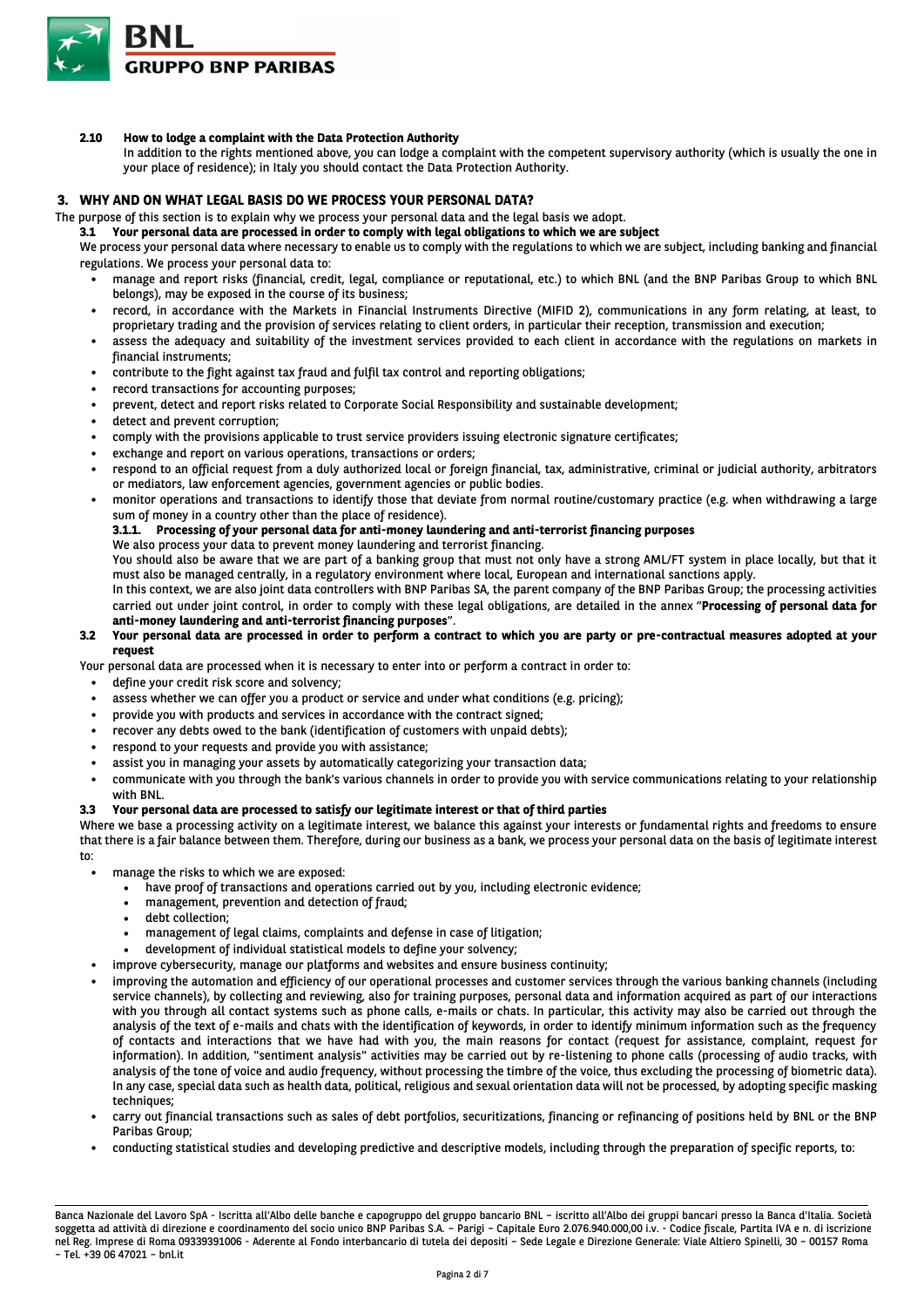

- segmenting customers;
- commercial purposes: identifying and analyzing the ways in which customers use the products, services and functionalities offered and used in order to develop our commercial policy, identify new trends among our customers and create new offers;
- security purposes: preventing potential incidents and improving security management;
- compliance purposes (such as anti-money laundering and anti-terrorist financing) and risk management;
- anti-fraud purposes.
- to detect and analyze the degree of customer satisfaction on the quality of services rendered through activities carried out directly by BNL or through the support of specialized companies; questions will be asked through the various contact channels used by the bank, such as telephone interviews with an operator or without an operator, sending e-mails, app messages, etc.

**3.3.1 We process your personal data in order to send you commercial offers by e-mail, by paper mail and by telephone with an operator**  As part of the BNP Paribas Group, we want to be able to offer you access to the full range of products and services that best meet your needs. Once you have become a client of ours and unless you object, we may send you communications relating to our products and services and those of the Group, provided that they are similar to those you have already signed up for, in order to better meet your needs. This promotion, unless you object, may be carried out through:

- e-mail (if the e-mail address was provided by you when a product/service was sold by us);
- telephone calls with an operator;
- paper mail.

If you are a Prospect, we may communicate about BNL's products and services similar to those in which you have expressed an interest by telephone call with operator and paper mail, unless you object.

We will ensure that these commercial offers relate to products or services that are relevant to your needs and complementary to the products and services you already have or in which you have expressed an interest, thereby ensuring a balance between our respective interests.

# **3.3.2 We analyse your personal data to perform standard profiling in order to customize our products and offers**

In order to improve your experience and satisfaction, we need to determine which customer group you belong to. For this purpose, we build a standard profile of you by taking into account the following information:

- those you have communicated directly to us during our interactions or when subscribing to a product or service;
- those resulting from your use of our products or services, such as those relating to your accounts, such as your balance, regular or atypical transactions, use of your card abroad;
- minimal from your use of our various channels: websites and apps (e.g. if you are digitally proficient, which customer journey you prefer to subscribe to or use our products or services).
- BNL may carry out standard profiling unless you object.

Please also note that if you give your specific consent, as set out below, we may be able to meet your needs even better by tailoring our offer. **3.4 Your personal data are processed with your consent** 

In order to carry out certain processing of your personal data, we need your consent, which can be revoked at any time.

In particular, we ask for your consent to:

**3.4.1 Tailor-made customization of our offers, products and services based on more sophisticated profiling to anticipate your needs**  In particular, we process your personal data, also through electronic processing, in order to identify your specific behaviors and habits, so that we can improve our products, services and offers so that they are always in line with your preferences and needs. This activity is carried out:

- enriching, from external sources and to the extent permitted by law, the data you have provided to us and which we have collected during our relationship and on the various occasions of interaction with you;
- analyzing your habits and preferences expressed by you on the various channels (visits to our branches, e-mails or messages, visits to our websites, use of BNL software installed by you, such as apps);
- assessing the performance of your relationships (including credit relationships);
- analyzing the products you already own and your transactions, including online;
- analyzing the data relating to your position detected through various methods (e.g. ATM withdrawal location, operator where you make a payment transaction, agency where you went);
- enriching the information we have about you with information collected as a result of your browsing of websites and apps, as long as you have given your consent to the installation of tracking systems in accordance with the specific notice to which you are referred;
- re-listening to phone calls and performing a semantic analysis of exchanges with you (e.g. via e-mail and chat). "Sentiment analysis" may also be carried out: in particular, the association with one or more emotions will be made by examining the chat and e-mail traces (transcription of the call and semantic analysis of the text) and by re-listening to the phone calls (processing of the audio tracks, with analysis of the tone of voice and audio frequency, without processing the timbre of the voice, thus excluding the processing of biometric data). In any case, no special data such as health, political, religious or sexual orientation data are processed by adopting specific masking techniques.

#### **3.4.2 Performing promotional and sales activities for the products and services of BNL and third companies, including those belonging to the BNP Paribas Group, and carrying out statistical surveys and market research (including with the help of specialized companies engaged by BNL)**

In particular, with regard to promotion and sales activities, if you are one of our Customers, these may be performed:

- if they relate to products/services of BNL and the BNP Paribas Group that are similar to those that you own, through automated methods of contact (such as, for example, calls without the intervention of operators, faxes, mms, sms, forms of interaction that technological innovation will make available, etc.). We remind you that for the same activities with traditional means of contact the legitimate interest applies;
- if relating to products/services of BNL and the BNP Paribas Group not similar to those you own and of third parties not belonging to the BNPP Group, through traditional means of contact (such as, for example, paper mail and calls through operators) and automated means as described above.

If you are a Prospect, with your consent, we may send you commercial communications relating to products/services of BNL and the BNP Paribas Group and of BNL's trusted business partners, through automated contact methods (such as, for example, calls without the intervention of operators, telefaxes, mms, sms, forms of interaction that technological innovation will make available, e-mails, etc.). This is

Banca Nazionale del Lavoro SpA - Iscritta all'Albo delle banche e capogruppo del gruppo bancario BNL – iscritto all'Albo dei gruppi bancari presso la Banca d'Italia. Società soggetta ad attività di direzione e coordinamento del socio unico BNP Paribas S.A. – Parigi – Capitale Euro 2.076.940.000,00 i.v. - Codice fiscale, Partita IVA e n. di iscrizione nel Reg. Imprese di Roma 09339391006 - Aderente al Fondo interbancario di tutela dei depositi – Sede Legale e Direzione Generale: Viale Altiero Spinelli, 30 – 00157 Roma – Tel. +39 06 47021 – bnl.it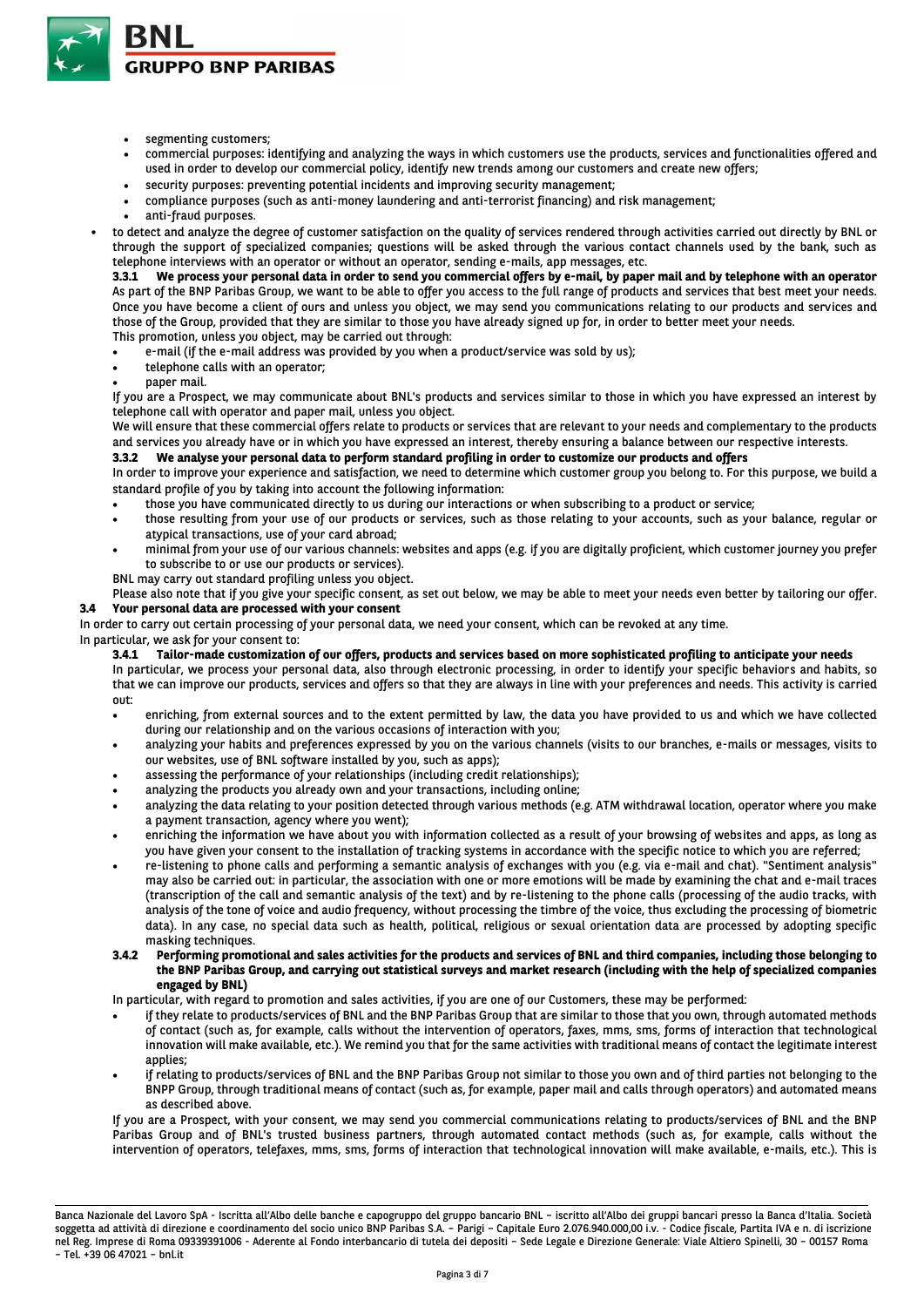

without prejudice to the fact that, for products similar to those in which you have expressed an interest, we may send you (on the basis of our legitimate interest) commercial communications by post and by telephone call with an operator.

### **3.4.3 BNL may disclose your personal data to third companies, including those belonging to the BNP Paribas Group, which will process them as independent data controllers.**

In particular, we may disclose your contact details, the products you have with us and the customer profile to which you belong (derived in accordance with the legal basis detailed above for profiling, which they will process as independent data controllers) to these companies for the purposes of commercial information, statistical surveys, market research, direct offers of their products and services, carried out through automated and traditional methods of contact.

Further consent to the processing of your personal data may be required where necessary to enable us to process your personal data for purposes other than those stated above.

### **4. WHAT TYPES OF PERSONAL DATA DO WE COLLECT?**

We collect and process your personal data, i.e. any information that identifies you or allows you to be identified, depending on the type of products or services we provide to you and for the various purposes described above.

In particular, we collect and process various categories of personal data, including:

- identifiers and personal data: e.g. first and last name, gender, place and date of birth, nationality, identity card number, passport number, driver's license number, vehicle registration number, photograph, video footage as part of specific consultancy services, signature;
- **contact information**: e.g. postal address (private or professional), e-mail address, telephone number;
- **information about your family's financial status**: e.g. marital status, marriage status, number of children and age, children's education or employment, composition of the household, property you own (flat or house);
- **important milestones in your life**: e.g. have you recently married, divorced, become a partner or become a parent;
- **lifestyle**: hobbies and interests, travel, your lifestyle;
- **economic, financial and tax information:** e.g. tax code, tax status, country of residence, salary and other income, value of your assets;
- **education and employment information:** e.g. level of education, occupation, name of employer and salary;
- **banking and financial information about the products and services you own**: e.g. bank account details, products and services owned and used (credit, insurance, savings and investments, leasing, home protection), credit card number, assets, declared investor profile, credit history, solvency problems;
- **transaction data:** account transactions and balances, money transfers made, transactions, including beneficiary data such as full names, addresses and contact details, as well as details of bank transactions, amount, date, time and type of transaction (credit card, bank transfer, cheque, direct debit);
- **data about your habits and preferences in relation to the use of our products and services**;
- **data collected from our interactions with you**: e.g. your comments, suggestions, needs collected as part of our interactions through all contact systems available to us (e.g. in person at our agencies, telephone communications, e-mail exchanges, chatbots, exchanges on our social media pages and your complaints). We may also process your connection data and information acquired when you navigate our websites and apps by means of cookies and other tracking tools, as indicated in the specific information on cookies and in the profiling with consent section;
- **data relating to your location (so-called geolocation)**
- **data relating to the devices you use (mobile phone, computer, tablet, etc.)**: IP address, technical specifications and unique identification data (IMEI code);
- **personalized access credentials or security features used to connect you to BNL's website and apps**;
- **judicial data (for the pursuit of anti-money laundering, anti-terrorism and embargo activities).**

Where we have to process categories of data other than those indicated above, you will be provided with appropriate information, highlighting the legal basis and the purpose of the processing, possibly obtaining specific consent where necessary (e.g. in the case of processing of data relating to your health).

### **5. FROM WHOM DO WE COLLECT PERSONAL DATA?**

In general, we collect personal data directly from you; however, we may also collect personal data from other sources.

Sometimes we collect data from public sources:

- publications/databases made available by official authorities or third parties (e.g. the Official Journal of the Italian Republic, the Trade and Companies Register, databases operated by financial sector supervisory authorities);
- websites/social media pages of legal entities or professional clients containing information that you have disclosed (e.g. your website or social media page);
- public information such as that published in the press.
- We also collect personal data from third parties (where the legal requirements for disclosure to us exist):
	- from other BNP Paribas Group entities;
		- from our customers (companies or individuals)
		- from our business partners;
		- from third parties such as credit reference agencies and fraud prevention agencies;
		- from data brokers who are responsible for ensuring that relevant information is collected in a lawful manner.

# **6. WHO DO WE SHARE YOUR PERSONAL DATA WITH AND WHY?**

**6.1. With companies in the BNP Paribas Group**

As part of the BNP Paribas Group, BNL works closely with other BNP Paribas Group companies around the world. Your personal data may therefore be shared between these companies, where necessary, in order to:

- comply with our various legal and regulatory obligations described above;
- satisfy our legitimate interests which are:

Banca Nazionale del Lavoro SpA - Iscritta all'Albo delle banche e capogruppo del gruppo bancario BNL – iscritto all'Albo dei gruppi bancari presso la Banca d'Italia. Società soggetta ad attività di direzione e coordinamento del socio unico BNP Paribas S.A. – Parigi – Capitale Euro 2.076.940.000,00 i.v. - Codice fiscale, Partita IVA e n. di iscrizione nel Reg. Imprese di Roma 09339391006 - Aderente al Fondo interbancario di tutela dei depositi – Sede Legale e Direzione Generale: Viale Altiero Spinelli, 30 – 00157 Roma – Tel. +39 06 47021 – bnl.it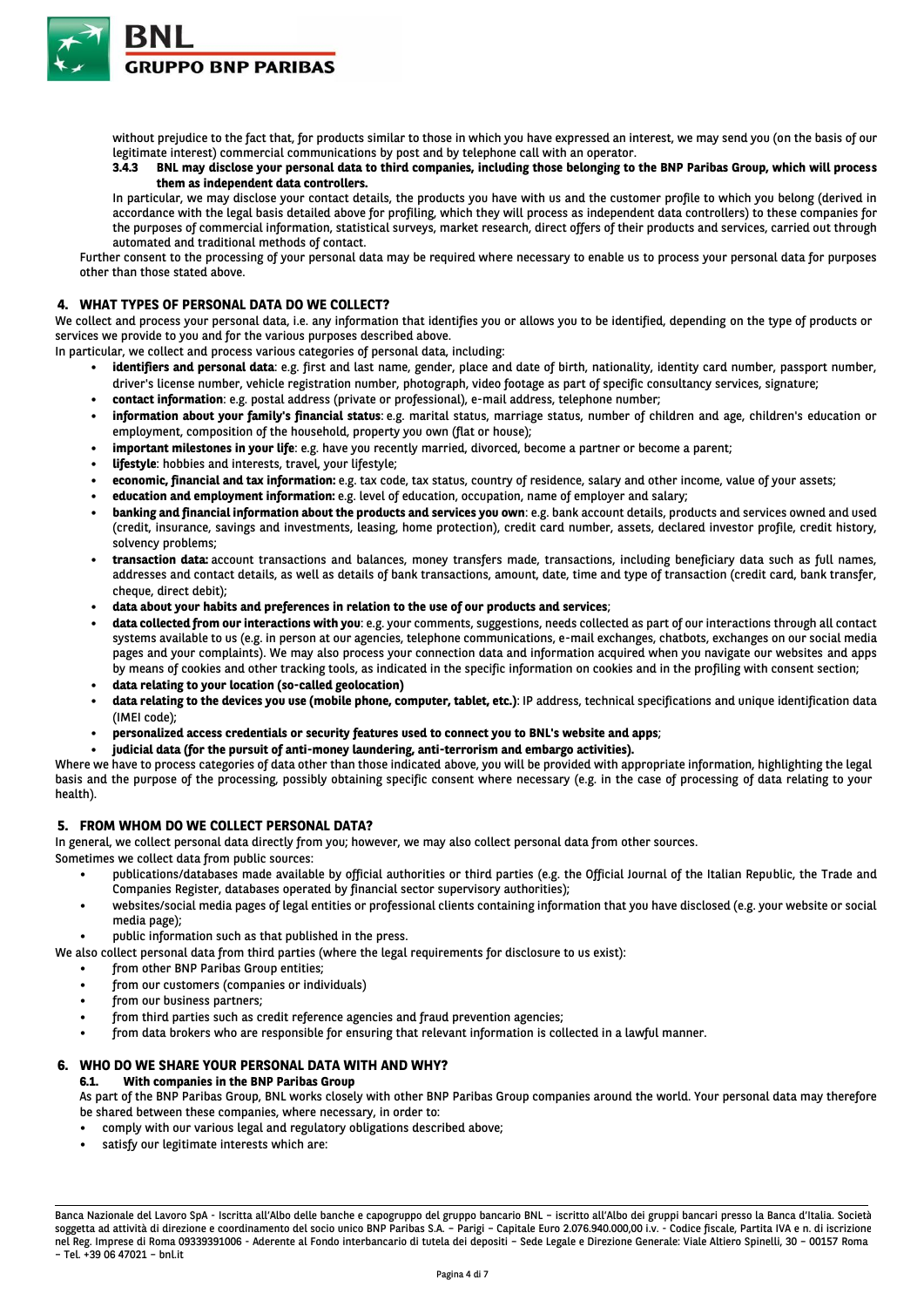

- to manage, prevent, detect fraud;
- to carry out statistical studies and develop predictive and descriptive models for business, security, compliance, credit risk management and anti-fraud purposes, using data minimization measures;
- to improve the accuracy of certain data relating to you processed by companies in the BNP Paribas Group. In particular, data sharing will take place when necessary to fulfil legal obligations incumbent on the various entities (including for anti-money laundering purposes by sharing your anti-money laundering profile at group level with a view to a centralized and shared control of risk) and to always have accurate and up-to-date data (e.g. contact details where it is necessary for an entity to contact you).

### **6.2. With recipients outside the BNP Paribas Group and with BNL's data processors**

- In order to fulfill some of the purposes described in this data protection notice, we may, where necessary, share your personal data with:
- data processors who perform services on our behalf (e.g. IT services, logistics, debt collection, consulting and distribution and marketing, storage services) and with whom BNL has defined specific obligations regarding the processing of personal data;
- banking and business partners, independent agents, brokers or intermediaries, financial institutions, counterparties, with whom we have dealings:
	- if such disclosure is necessary to enable us to provide you with services and products or perform our contractual obligations or transactions (e.g. banks, correspondent banks, custodians, issuers of securities, paying agents, foreign exchange platforms, insurance companies, payment system operators, payment card issuers or intermediaries, mutual guarantee companies or financial guarantee institutions);
	- to enable you to take advantage of the services/products jointly offered under the partnership (e.g. we may notify you of the opening of the relationship with us if necessary for the Partner to offer you dedicated services that fall within the scope of the partnership from which you wished to benefit);
	- if you have given your consent to the communication of your data to these categories of entities for marketing purposes for their products and services;
- local or foreign financial, tax, administrative, criminal or judicial authorities (where their jurisdiction may also be deemed to apply locally), arbitrators or mediators, public authorities or institutions (such as the Bank of Italy, AGCM, the Data Protection Authority), to whom we or another company of the BNP Paribas Group must disclose your data in order to:
	- respond to a request from them
	- protect a right of ours in court or in the course of a procedure
	- comply with a regulation or recommendation issued by a competent authority which applies to us or any member of the BNP Paribas Group if it affects us and to the extent required by law;
- third party payment service providers (information about your bank accounts) for the purpose of providing a payment order service or account information if you have consented to the transfer of your personal data to such third party;
- certain professionals such as lawyers, notaries or auditors when necessary in specific circumstances (litigation, auditing, etc.), as well as to our insurers or to the actual or potential buyer of business units or receivables for the purposes of appropriate evaluations and carrying out the activities necessary to define/close the corporate transaction.

### **7. INTERNATIONAL TRANSFERS OF PERSONAL DATA**

In the case of international transfers of personal data from the European Economic Area (EEA) to a non-EEA country, the transfer may take place if the European Commission has determined that a non-EEA country provides an adequate level of data protection: in this case, your personal data may be transferred on this basis.

For transfers to non-EEA countries where the level of protection has not been recognized as adequate by the European Commission, we will rely on an exemption applicable to the specific situation (e.g. if the transfer is necessary in order to perform our contract with you, for example when making an international payment) or by implementing one of the following safeguards to ensure the protection of your personal data:

- standard contractual clauses approved by the European Commission;
- binding corporate rules.

To obtain a copy of these safeguards or details of where they are available, you can send a written request as indicated in the section *HOW CAN YOU CONTROL THE PROCESSING OF YOUR PERSONAL DATA*?

#### **8. HOW LONG DO WE KEEP YOUR PERSONAL DATA?**

Unless the law imposes specific retention requirements, if you are a customer, we will retain your personal data for the entire duration of the contract and for a further period of:

- 10 years and six months after expiration of the relationship;
- 15 years and six months after expiration of the relationship in the case of loans, credit facilities, mortgages etc

These terms are defined in consideration of the statute of limitations of the rights we may have in relation to which we may need to defend ourselves or of the storage requirements imposed by the law, if the data are necessary to execute the contracts existing between us or to carry out operations ordered/requested by you or to satisfy our legitimate interest.

We will process your personal data for marketing and profiling purposes for as long as we have a relationship with you and for a further period of 12 months, unless detailed legislation defines shorter periods.

If you have not entered into a relationship with us (i.e., you are a Prospect), with reference to your data necessary for the entering into a relationship, in case said relationship is not perfected,we will retain your data f for a maximum of 12 months to enable us to respond to your specific requests, unless this period is extended by law.

We will also process your data for the other purposes set out in this notice for a maximum period of 12 months from your last contact with BNL. For further information on retention periods, please consult the Privacy section of our website https://bnl.it.

# **9. HOW TO FOLLOW THE EVOLUTION OF THIS DATA PROTECTION NOTICE?**

In a world where technologies are constantly evolving, we regularly review this Data Protection Notice and update it as necessary. We encourage you to review the latest version of this document online and will notify you of any significant changes through our website or through our standard communication channels.

Banca Nazionale del Lavoro SpA - Iscritta all'Albo delle banche e capogruppo del gruppo bancario BNL – iscritto all'Albo dei gruppi bancari presso la Banca d'Italia. Società soggetta ad attività di direzione e coordinamento del socio unico BNP Paribas S.A. – Parigi – Capitale Euro 2.076.940.000,00 i.v. - Codice fiscale, Partita IVA e n. di iscrizione nel Reg. Imprese di Roma 09339391006 - Aderente al Fondo interbancario di tutela dei depositi – Sede Legale e Direzione Generale: Viale Altiero Spinelli, 30 – 00157 Roma – Tel. +39 06 47021 – bnl.it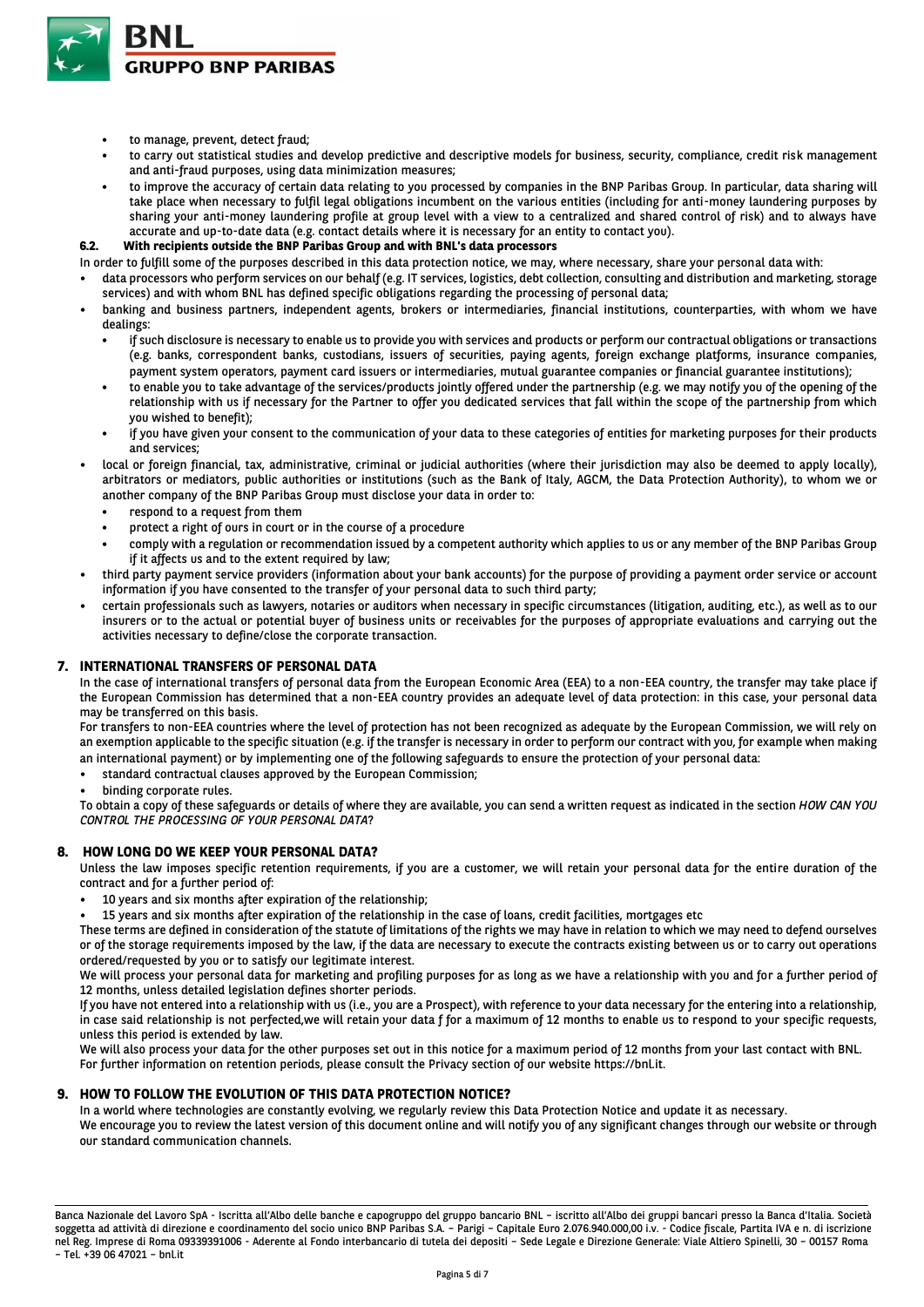

#### **Annex**

#### **Processing of personal data to combat money laundering and terrorist financing**

### **Data Protection Notice Joint controllers**

in accordance with Article 13, Regulation (EU) 2016/679 ("GDPR")

### **Introduction**

BNL belongs to the BNP Paribas Group, which must have in place a strong, centrally governed, entity-wide anti-money laundering and anti-terrorist financing (AML/FT) system, an anti-corruption mechanism, as well as a mechanism for compliance with International Sanctions (this includes all economic or trade sanctions, including all laws, regulations, restrictions, embargoes or freezing of assets, decreed, regulated, imposed or implemented by the Italian Republic, the European Union, the United States Treasury Department, the Office of Foreign Resources Control, and any competent authority in the territory where we are established). With this notice, therefore, as joint controllers, we wish to describe the purposes for which we collect and process your personal data, list which categories of data are processed, indicate what your rights are and how they can be exercised. This notice relates to the processing carried out in the specific context listed above.

#### **1. WHO ARE THE JOINT CONTROLLERS**

In this context, BNL S.p.A. with headquarters in Rome, viale Altiero Spinelli 30, and BNP Paribas SA with headquarters in Paris, 16 rue de Hanovre, the parent company of the BNP Paribas Group (the term "**we**" used in this section therefore also includes BNP Paribas SA) are joint controllers.

### **2. HOW TO CONTACT THE DATA PROTECTION OFFICERS**

**BNL S.p.A.**, headquartered in Rome, Viale Altiero Spinelli, 30, website https://bnl.it, e-mail address to which you can write to exercise your rights: dirittiprivacy@BNLmail.com; dirittiprivacy@pec.BNLmail.com. In accordance with Article 38 GDPR, we also provide you with the contact details of the Data Protection Officer (DPO), who can be reached at the e-mail address dataprotectionofficer@BNLmail.com.

**BNP Paribas SA**, headquartered in Paris 16 rue de Hanovre, website: www.bnpparibas.it. If you have any questions regarding our processing of personal data in accordance with this data protection notice, please contact the relevant Data Protection Officer: Permanent Control - Fair Management - Group Communications - ACI code CAT06A1 - 16 rue de Hanovre - 75002 Paris, France.

### **3. WHY AND ON WHAT LEGAL BASIS DO WE PROCESS YOUR PERSONAL DATA?**

For the purposes of the AML/FT and compliance with International Sanctions, we undertake the processing operations listed below to comply with our legal obligations:

- implement a reasonably designed Know Your Customer (KYC) facility to identify, update and confirm the identity of our customers, including that of their beneficiaries and agents, where applicable;
- implement enhanced identification and verification measures for high risk customers, Politically Exposed Persons " PEPs " (PEPs are persons designated by regulation who, due to their functions or positions (political, jurisdictional or administrative) are more exposed to such risks) as well as high risk situations;
- implement written policies and procedures as well as controls reasonably designed to ensure that the Bank does not enter into nor maintain certain relationships with shell banks;
- observe a policy, based on an assessment of risk and economic circumstances, generally not to perform or engage in an activity or business relationship, whatever the currency:
	- on behalf of or for the benefit of any person, entity or organization that is subject to sanctions by the Italian Republic, the European Union, the United States, the United Nations or, in some cases, other local sanctions in the territories in which the Group operates;
	- involving, directly or indirectly, territories subject to sanctions, including Crimea/Sebastopol, Cuba, Iran, North Korea or Syria;
	- involving financial institutions or territories that may be linked to or controlled by terrorist organizations recognized as such by the competent authorities in France, the European Union, the United States or the UN;
- conduct filtering of our customer bases and transactions, reasonably designed to ensure compliance with applicable laws;
- observe systems and processes designed to detect suspicious transactions and make suspicious reports to the relevant authorities; and
- implement a compliance program reasonably designed to prevent and detect bribery and corruption in accordance with the Sapin II Act, U.S. FCPA, and UK Bribery Act.
- In this context, we are induced to use:
- services provided by external suppliers such as Dow Jones Factiva (provided by Dow Jones & Company, Inc.) and the World-Check service (provided by suppliers REFINITIV, REFINITIV US LLC and London Bank of Exchanges) which maintain up-to-date lists of PEPs;
- public information available in the press on facts related to money laundering, terrorist financing or acts of corruption;
- knowledge of a risk behavior or situation (existence of a statement of suspicion or equivalent) that can be identified at BNP Paribas Group level.
- In particular, for the purposes of carrying out this processing activity, the joint controllers shall jointly process the following categories of data as described in greater detail in the attached data protection notice:
- identifiers and personal data;
- contact details:
- information relating to your family wealth situation;
- important milestones in your life;
- economic, financial and tax information;
- information on education and employment;
- banking and financial information about the products and services you own;
- transaction data.

Banca Nazionale del Lavoro SpA - Iscritta all'Albo delle banche e capogruppo del gruppo bancario BNL – iscritto all'Albo dei gruppi bancari presso la Banca d'Italia. Società soggetta ad attività di direzione e coordinamento del socio unico BNP Paribas S.A. – Parigi – Capitale Euro 2.076.940.000,00 i.v. - Codice fiscale, Partita IVA e n. di iscrizione nel Reg. Imprese di Roma 09339391006 - Aderente al Fondo interbancario di tutela dei depositi – Sede Legale e Direzione Generale: Viale Altiero Spinelli, 30 – 00157 Roma – Tel. +39 06 47021 – bnl.it